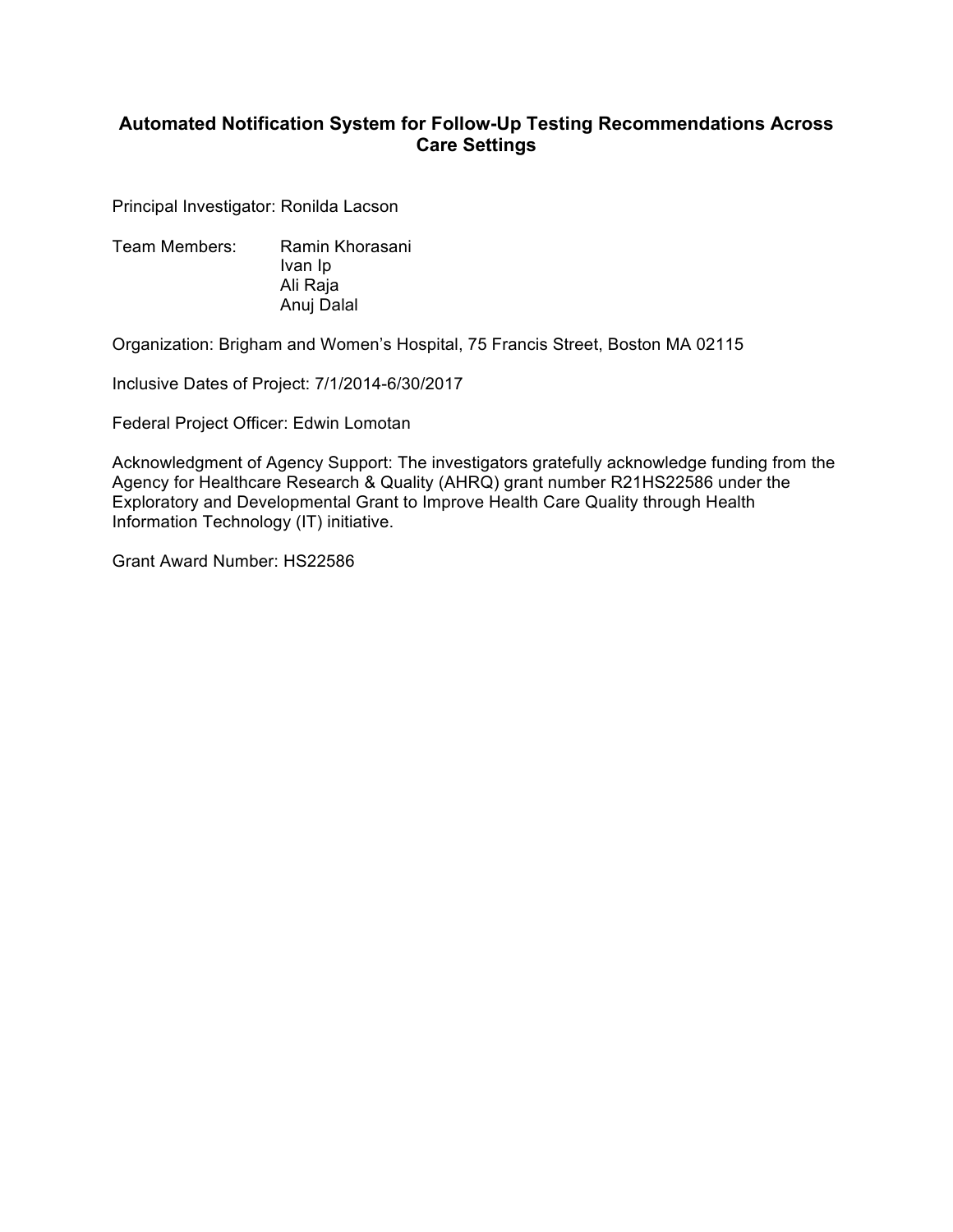### **Abstract** )

 Purpose: To evaluate the impact of a system designed to communicate radiologists' follow-up recommendations to ambulatory primary care physicians (PCP) on timely implementation of recommended follow-up procedures for two critical imaging test results.

 Scope: Transitions in care, especially for patients transitioning to ambulatory care from the emergency department (ED) and inpatient settings, can exacerbate failures in follow-up testing. We evaluated the impact of a discharge module that captures follow-up recommendations for further management on the study outcome – follow-up management of patients with pulmonary nodules and renal masses – within one year after discharge.

 Methods: After IRB approval, we collected data on all patients undergoing chest or abdominal CT exams over a 12-month baseline and 12-month intervention period at an academic medical center. The inpatient module was implemented in November 2011; the ED module was implemented in May 2012. Logistic regression was performed to account for care setting, imaging modality, recommendations, and patient demographics.

 Results: Implementing a discharge module resulted in improved follow-up of patients with pulmonary nodules (OR=1.64, p=0.01); the ED implementation resulted in better follow-up compared to the inpatient module (OR=2.24, p<0.01). No significant effect on renal mass followup was identified. up was identified.<br>Key Words: critical result, communication system, patient safety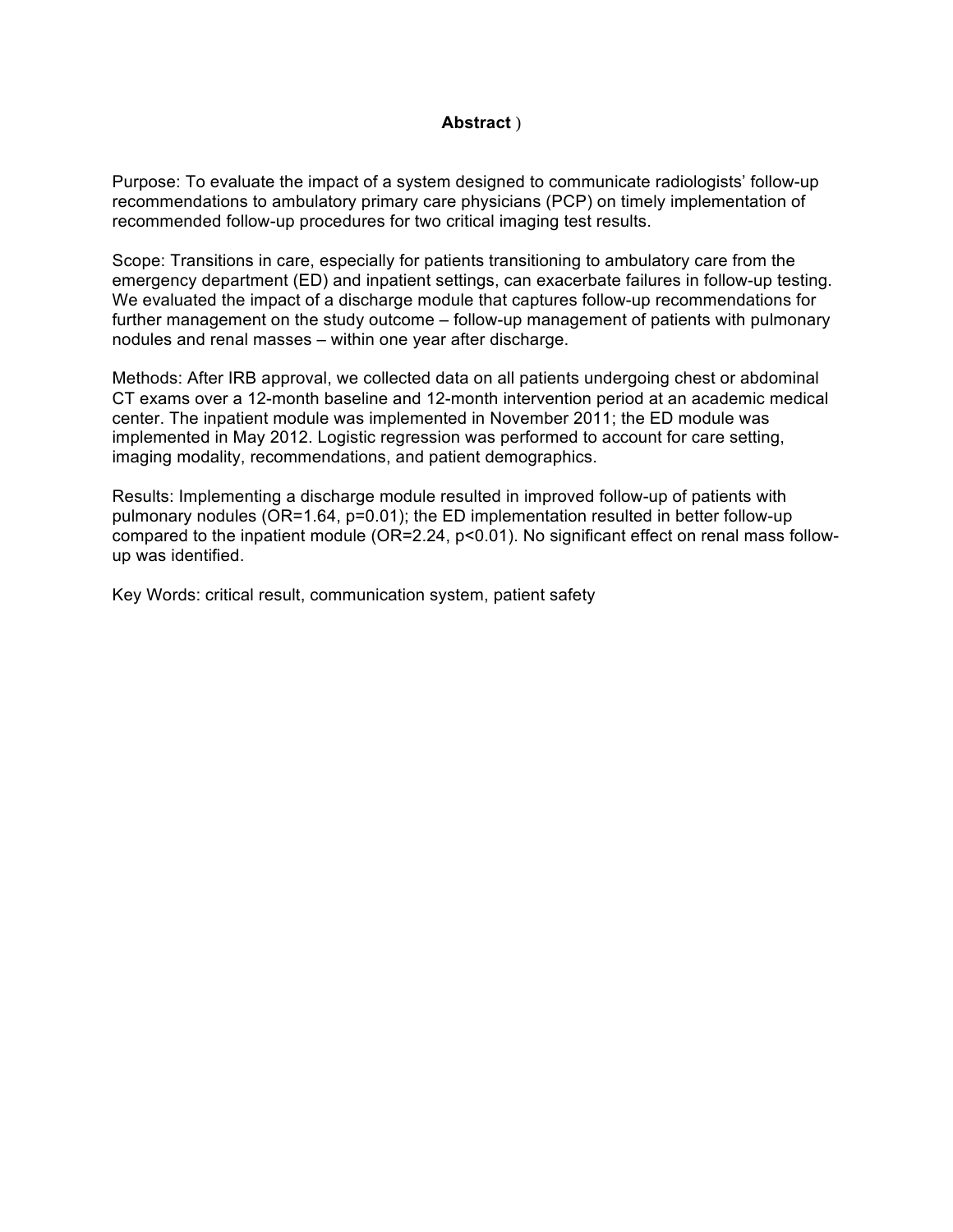### **Purpose**

 The Joint Commission has emphasized the need for improved communication of critical test results as one of its National Patient Safety Goals (NPSG).(1) This goal includes implementation of follow-up procedures for managing critical test results upon communication. We previously implemented an automated alert system, Alert Notification of Critical Test Results (ANCR), and evaluated it with funding support from the Agency for Healthcare Research and Quality.(2, 3) ANCR enables alert notification of referring providers when results from imaging exams are deemed critical or unexpected by a radiologist at the time of interpretation.(2, 3) All unacknowledged alerts are monitored and provided to radiologists and referring providers for feedback, to encourage notification adherence.

 Although ANCR produced an increase in documented communication of critical results between caregivers, a deficit remained in adherence to recommended follow-up testing. In particular, critical result follow-up testing was not being performed, especially when the recommendations were less urgent. These less urgent critical results accounted for 75% of all critical result communications, and included findings such as incidental pulmonary nodules which could actually represent undiagnosed lung cancer.(3) Although they may be identified in emergency or inpatient settings, follow-up of these critical results is primarily the responsibility of providers in ambulatory settings, including health care clinician offices and outpatient clinics. As such, identifying and communicating them at times of patient transitions in care between a non-ambulatory setting and an ambulatory setting, is crucial.

 We therefore undertook to expand the intervention to facilitate notification of primary care providers for performing follow-up testing recommendations, especially during transitions in patient care settings, and thereby improve patient safety. The project had the following specific aims:

 Specific Aim 1: Use a computerized system to communicate the radiologist's follow-up recommendations to the ambulatory primary care physician (PCP), and enable the follow-up recommendations to be included in the discharge plan, available to ambulatory primary care providers of discharged patients.

 Specific Aim 2: Evaluate the impact of the system on timely implementation of recommended follow-up procedures for two critical imaging test results – pulmonary nodules and renal masses – in two patient care transition scenarios: (1) transition from the emergency department (ED) to ambulatory care, and (2) transition from inpatient to ambulatory care.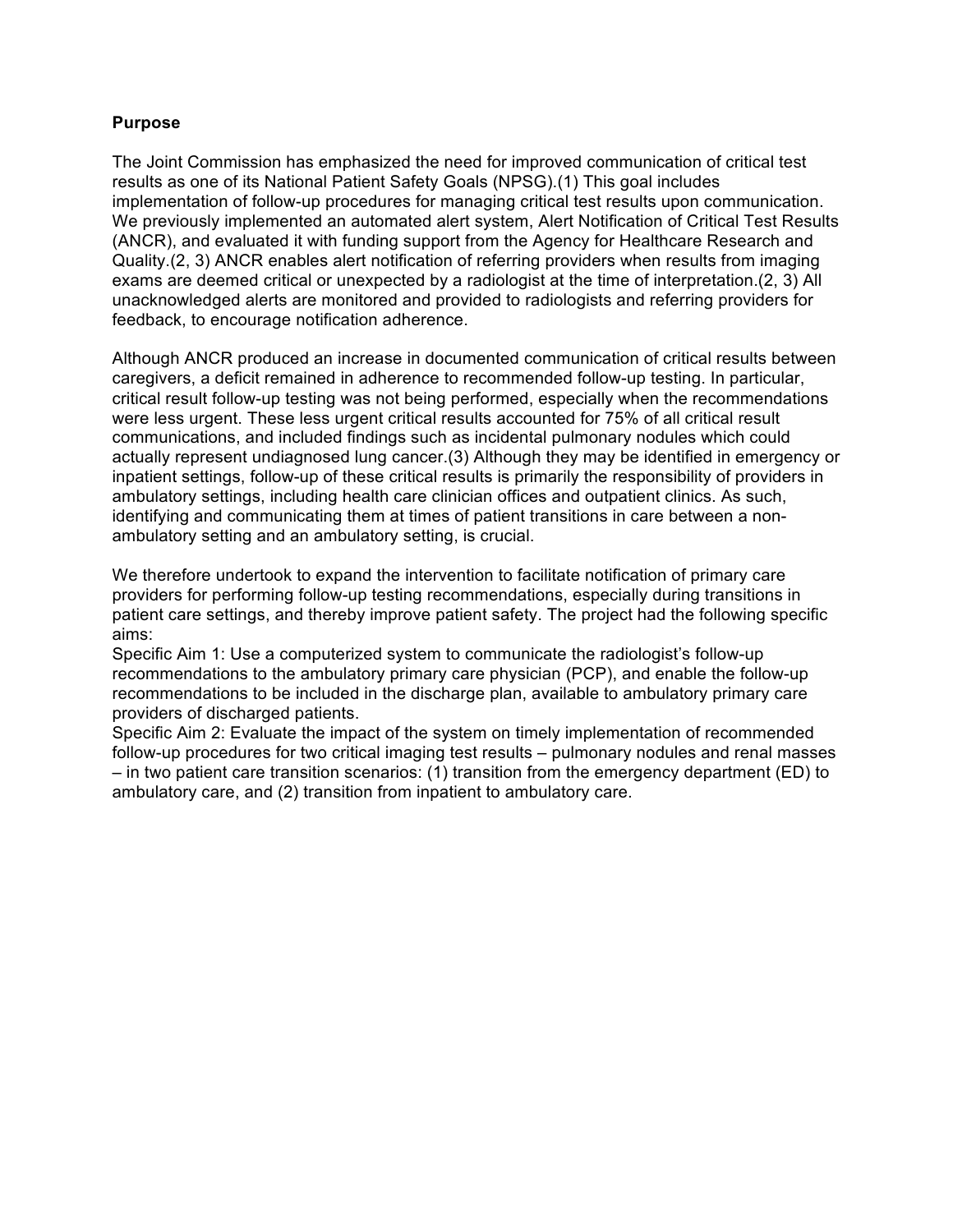**Scope:** (Background, Context, Settings, Participants, Incidence, Prevalence)

 In a 2009 study, lack of documented follow-up was noted in 11% of abnormal imaging reports.(4) This is a substantial finding considering over 500,000 imaging tests are performed annually in our institution alone. In addition, during care transitions and across care settings, responsibility for follow-up management is often unclear, and this transfer of responsibility between acute care and ambulatory clinicians may exacerbate failures to follow-up nonurgent but critical test results.(4) Missed or delayed follow-up of abnormal test results leads to additional interventions or complications.(5-7)

 Consistent with the Joint Commission Safe Practice Recommendations, the Brigham and Women's Hospital (BWH) Department of Radiology developed and implemented a process for communicating critical imaging results as part of an institution-wide Communication of Critical Test Results (CCTR) policy.(8) In addition, the Controlled Risk Insurance Company/Risk Management Foundation (CRICO/RMF) funded an initiative by the BWH Department of Radiology to develop an automated system, ANCR, to fully integrate the CCTR policy into the radiology workflow.(2) ANCR was implemented (integrated into physician workflow) at BWH beginning in January 2010, with increasing adoption over the next year. Evaluation of ANCR and development of an implementation toolkit was funded by AHRQ.(3)

 Building an improved communication system addresses a key element in the care coordination model in that connectivity is encouraged in transition of care settings in a timely and effective information flow between providers – from inpatient to ambulatory care, from ED to ambulatory care, and between ambulatory providers (such as specialists and primary care providers). Recently Dalal, et al demonstrated that responsible inpatient and ambulatory providers are substantially more aware of the finalized results of tests pending at discharge and initiate subsequent action when automated notification systems are used; moreover, both inpatient and ambulatory providers reported a high degree of satisfaction with this approach.(9) We hypothesized that facilitating inclusion of follow-up testing recommendations in inpatient and ED necessary follow-ups, and promote patient safety in a timely and efficient manner. discharge modules for critical imaging results would diminish the burden of remembering these

# Setting

 The project was based at the BWH Center for Evidence-Based Imaging (CEBI). BWH is a 750- bed urban adult quaternary referral academic medical center which performs more than 500,000 radiological procedures annually. Apart from the main hospital, participants included patients and clinicians in the ED and two associated off-site outpatient facilities.

# **Study Population**

 Within the study site, all of the ordering clinicians and radiologists were participants. A waiver of informed consent for medical record review was granted by the BWH institutional review board for this HIPAA-compliant study. A random sample of radiology reports between July 2009 and June 2014 were included in evaluating documented communication of critical imaging findings through ANCR.

through ANCR.<br>In addition, the hospital implemented an electronic inpatient discharge module in November 2011 and an ED discharge module in May 2012. All patients who were seen at the ED and inpatient services one year before (baseline) and after (intervention) implementation of these systems were included in the study. We selected all patients who received a chest or abdominal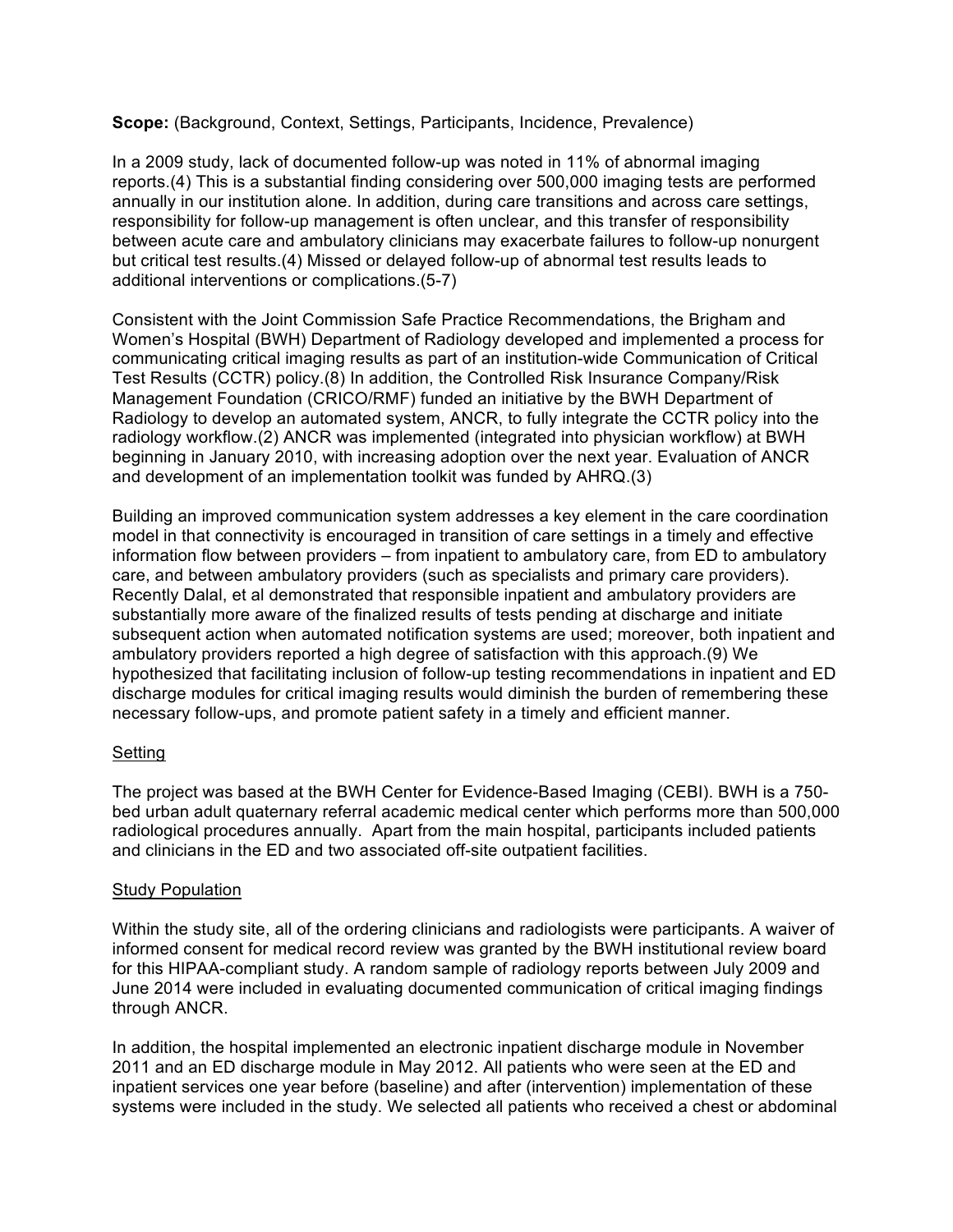CT scan as they are a common source of pulmonary nodules and renal masses discovered at imaging.

### AHRQ Target Population

 Baseline characteristics of the target population for this study include mean age of 60 years, and gender distribution with 45% female and 55% male. Racial distributions are as follows: White 59%, Black 7%, Asian 3%, Others 31%. A total of 7% of the study population were of Hispanic ethnicity. We included children between the ages of 18 and 21, elderly, patients in inner-city population, and those needing chronic care.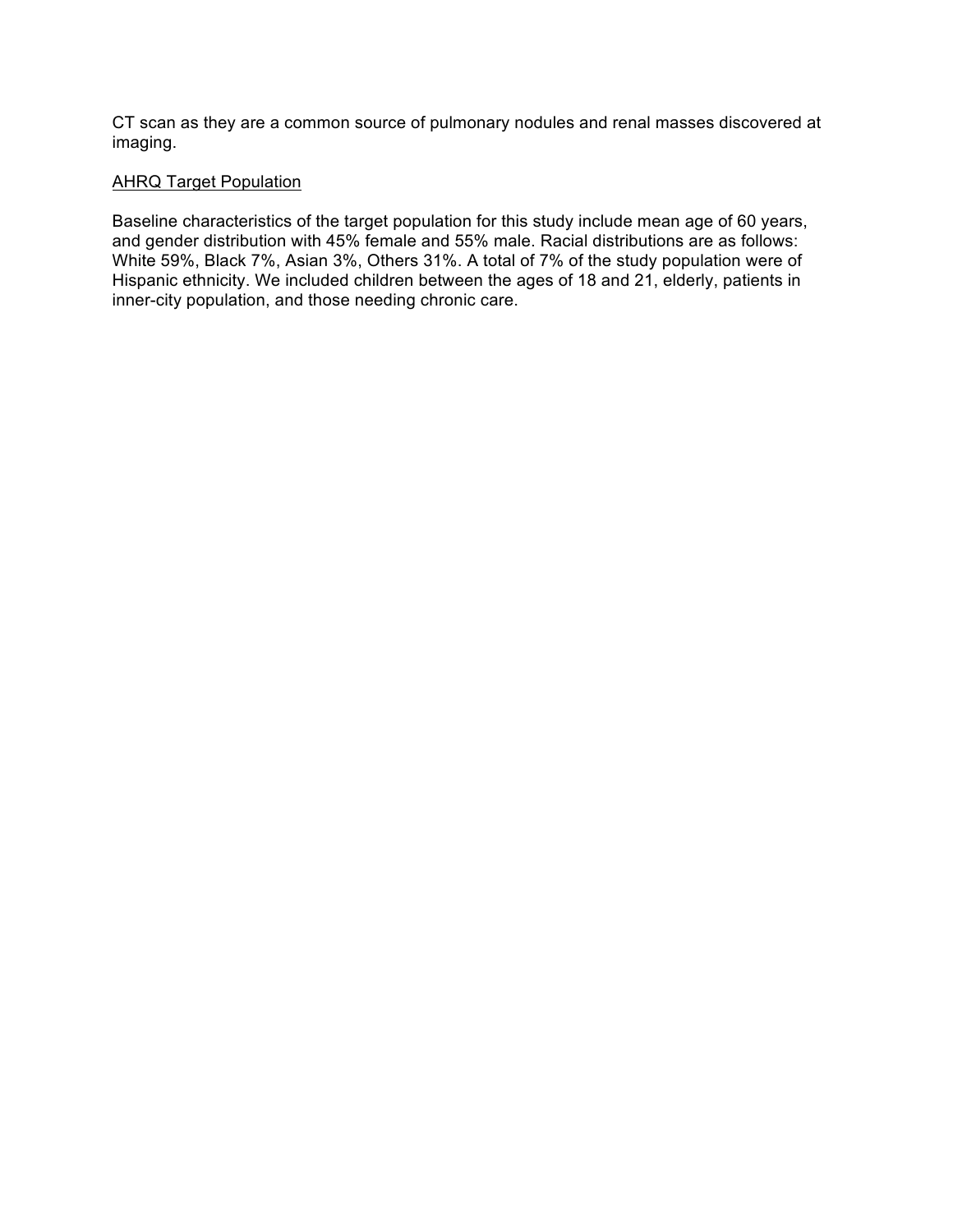**Methods:** (Study Design, Data Sources/Collection, Interventions, Measures, Limitations)

### **Study Design**

 randomly selected radiology reports semiannually from the second half of 2009 to the first half of 2014, for a total of 420 reports, from reports that had no documented communication between a radiologist and another care provider. We measure the proportion of reports with critical and clinically significant results among all radiology reports that did not contain In a retrospective review to evaluate the impact of ANCR on reducing missed transmission of clinically significant imaging results, we performed a manual review of 42 documentation of communication.

 abdominal CT scan as they are a common source of pulmonary nodules and renal masses discovered at imaging. Our cohort consisted of 22,079 and 22,670 inpatients in the baseline and intervention periods, respectively, and 23,757 and 26,234 ED patients in the baseline and intervention periods, respectively. In addition, in a before-after study design, we selected all patients who received a chest or

### Data Sources

 The institutional radiology information system and the research patient data repository provided data for medical record review.

### **Interventions**

 The health IT interventions included ANCR and discharge modules for both ED and inpatient settings. ANCR is an electronic alert notification system that facilitates communication of critical and clinically significant imaging results between the radiologist and referring physician. The radiologist uses ANCR when he/she identifies a critical and clinically significant result, and integration with the institution's picture archiving and communication system automates availability of patient and examination information for notifying another provider. We previously demonstrated that ANCR resulted in increased adherence to our critical result communication policy.(3) ANCR notifications are recorded in the official radiology reports, and document critical imaging findings. ANCR was implemented in January 2010.

 The discharge modules for both ED and inpatient settings provided access to radiology reports, including critical findings and recommendations for follow-up management in radiology reports. The discharge modules and EHR conform to federal interoperability standards and are certified by the Certification Commission for Health Information Technology (CCHIT). The online modules, described previously,(10-12) enable physicians caring for patients in the ambulatory setting to access these recommendations after patients are discharged. The module for the ED was developed to replace a paper-based discharge instruction form.(10) An interdisciplinary with particular attention to five specific elements—chief complaint or diagnosis, major procedures or tests performed, patient care instructions, follow-up instructions, and new/changed medications. The ED discharge module included the ability to include a list of imaging studies performed in the ED with free text comments entered by the ED provider. A copy of the finalized radiology reports, including the presence of nodules and follow-up recommendations, could also be optionally included for patients, with a single click (Fig. 1). These features make it easier for emergency physicians to summarize findings and provide follow-up recommendations. Recommendations for findings communicated through ANCR can team designed the system to improve the quality and completeness of discharge instructions,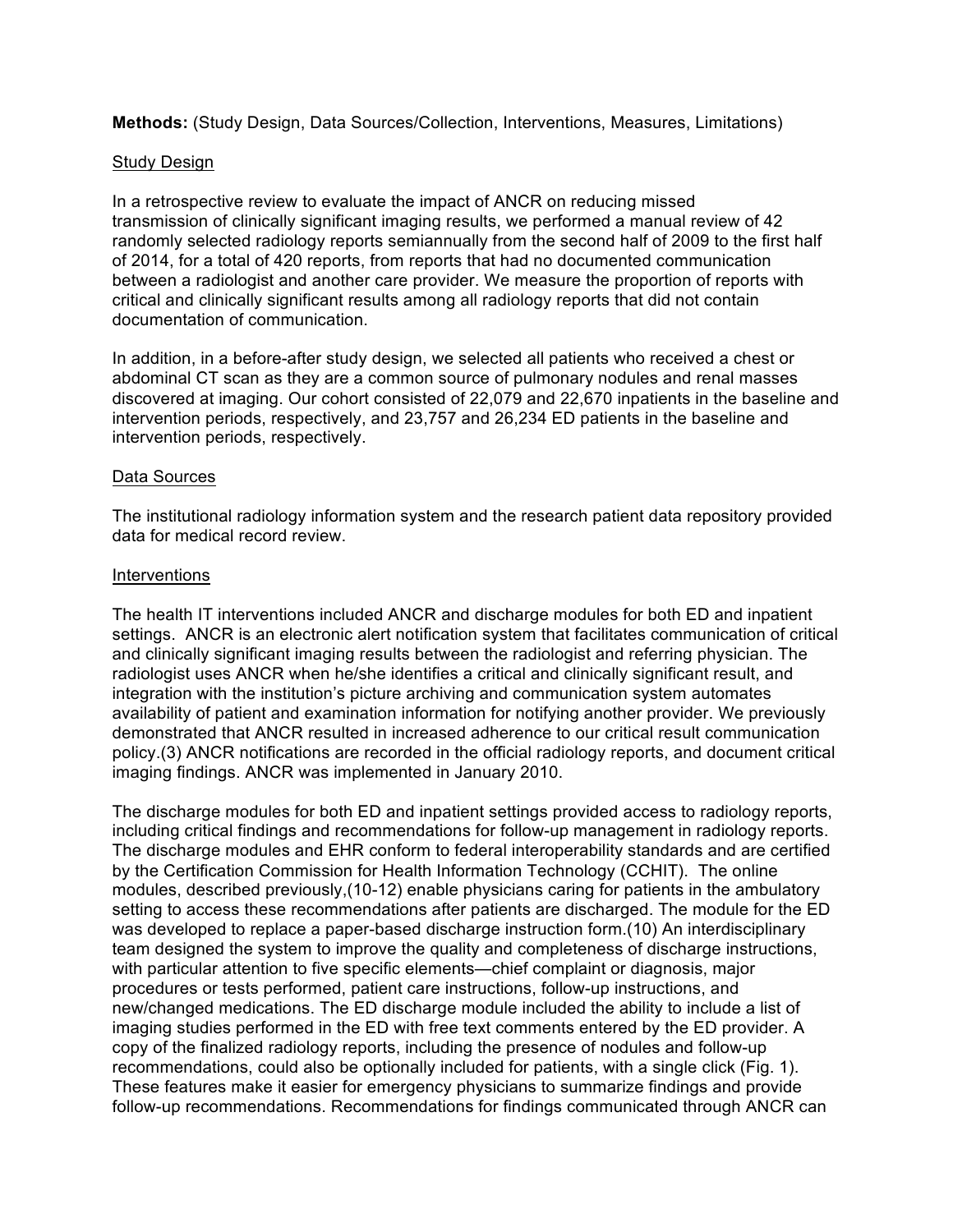also be visible, when reports are added in the discharge module. The inpatient discharge module is available for all patients discharged from the hospital. It includes a section for discharge instructions, specifically "Instructions to PCP/Outpatient" at the bottom of the module.(12) Documentation of relevant data elements, including studies pending at discharge, was especially given priority during development. Integration with the radiology information systems enables full radiology reports to be included in the discharge summary. The two modules, although implemented separately, were both web-based and integrated with existing clinical information systems at the study institution.

 Figure 1: Section in the Discharge Module to include Imaging Test Results and Recommendations

| <b>Imaging Results</b><br>Note: Only studies with a report in preliminary or final status will display below. Studies<br>Retrieve<br>which are ordered or completed, but for which no report yet exists, will not appear.<br><b>Imaging Results</b> |                    |                                                           |        |
|-----------------------------------------------------------------------------------------------------------------------------------------------------------------------------------------------------------------------------------------------------|--------------------|-----------------------------------------------------------|--------|
| <b>Results</b>                                                                                                                                                                                                                                      | <b>Status</b>      | <b>Comments/Instructions for Patient Instructions</b>     | Attach |
| Breast Ultrasound Uni or Bilat                                                                                                                                                                                                                      | <b>PRELIMINARY</b> | You will receive a call once the results are final        |        |
| Mammo Unilat Dig Screen w CAD                                                                                                                                                                                                                       | <b>FINAL</b>       |                                                           | M      |
| Knee 1 or 2 Views                                                                                                                                                                                                                                   | <b>FINAL</b>       | No sign of arthritis. Take an anti-inflammatory medicine. | ⊻      |
|                                                                                                                                                                                                                                                     | View report        |                                                           |        |

### Measures

 An automated document retrieval toolkit, Information from Searching Content with an Ontology- Utilizing Toolkit (iSCOUT), was used to identify reports with no documented communication, defined as not containing terms that are related to 'communication' and the name of another care provider (e.g., ordering physician). Reports extracted through iSCOUT are then reviewed manually by two reviewers (a radiologist and an internist). They adjudicated reports that contained critical and clinically significant results based on available documentation in the report of the test indication, clinical presentation and characteristics of the findings (i.e., whether new or unexpected). The semiannual proportion of reports containing critical and clinically significant results among those reports with no documented communication were analyzed for trend, from 2009 to 2014. Cochran–Armitage trend analysis was used to determine statistical significance.

 Radiology reports for patients with lung nodules and renal masses were also identified using iSCOUT.(13) From patients with pulmonary nodules identified through iSCOUT, we included those who had findings that were reported in our critical results notification system, ANCR. Two researchers performed a manual review of a subset of radiology reports (i.e., identified through iSCOUT and ANCR) to document the presence and size of pulmonary nodules. Other factors presence of discharging clinicians' recommendations for follow-up, imaging modality (e.g., chest CT scan), characteristics of the nodules/masses, and patient demographics. Descriptive statistics were calculated for patient demographics collected in the study included the presence of radiologists' recommendations for follow-up,

 and key factors. Unadjusted analysis was performed using chisquare test to assess the impact addition, multivariate analysis was performed using logistic regression (R 3.2.2 software, of the discharge modules on pulmonary nodule and renal mass follow-up management. In Vienna, Austria).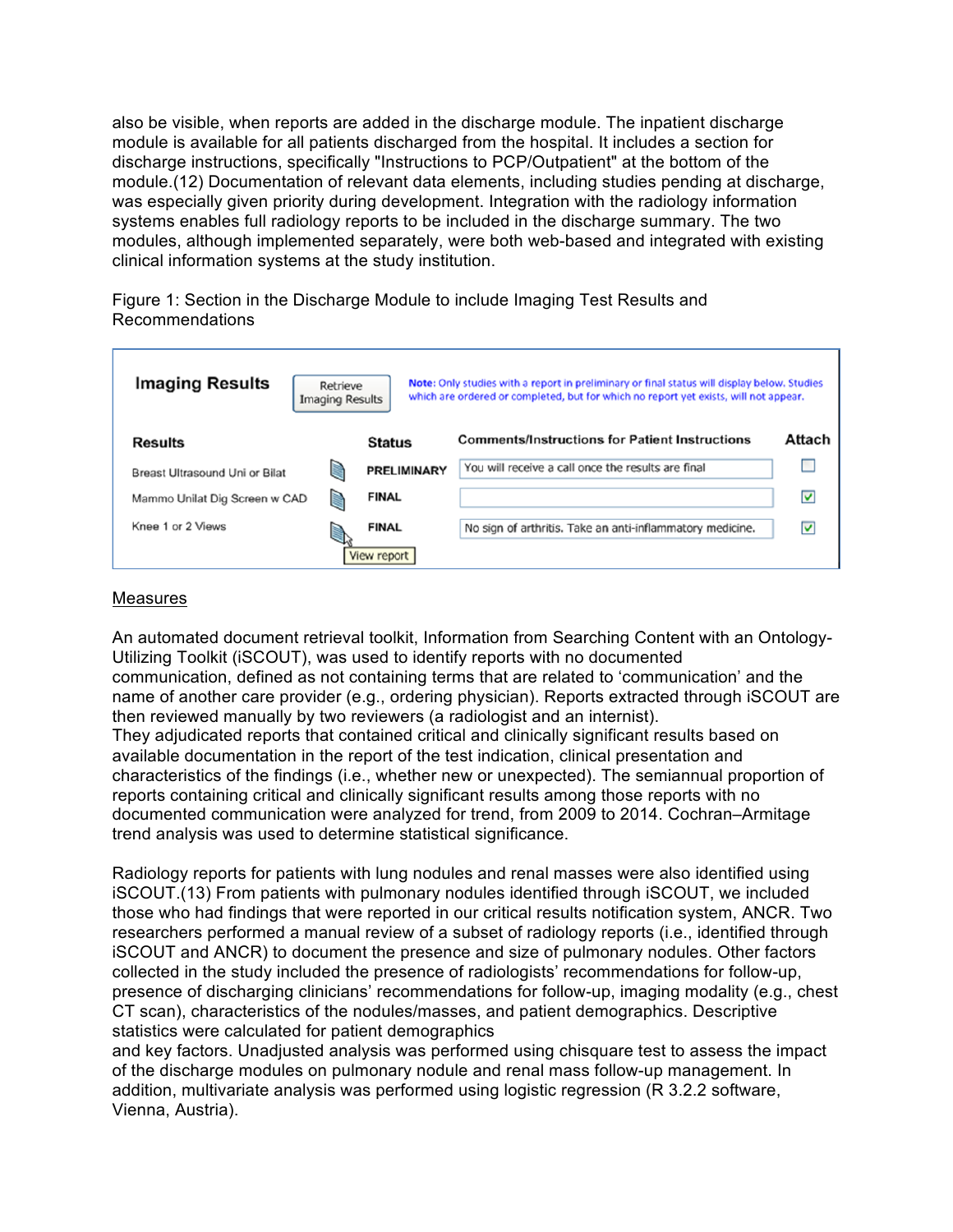### **Limitations**

 This is a before-and-after study, and may not take into account trends in follow-up management due to secular trends. However, we did not expect any significant change in follow-up management of pulmonary nodules or renal masses during the study period. In addition, we did not evaluate patient comprehension of ED discharge instructions and we did not measure the impact on patient outcomes.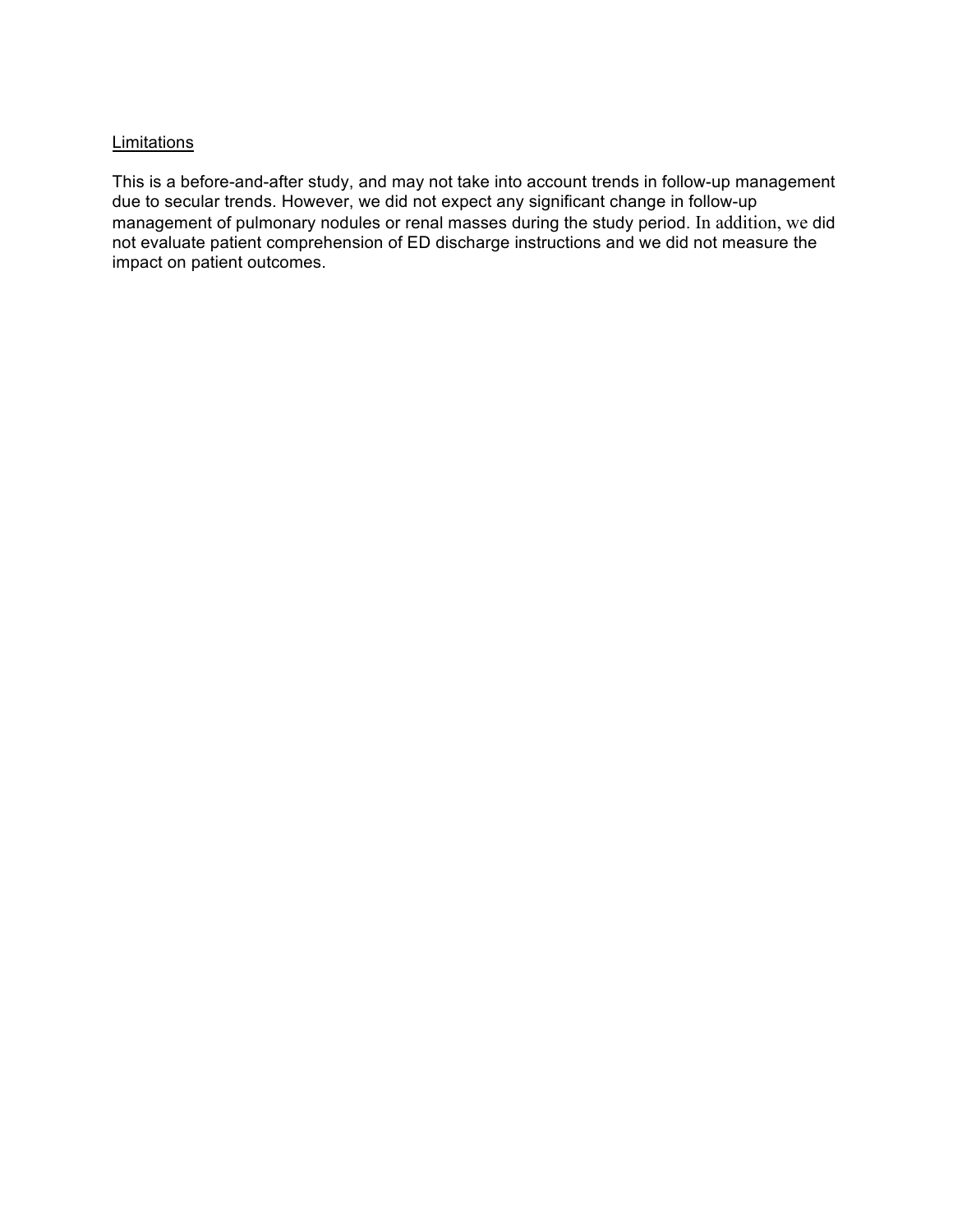**Results:** (Principal Findings, Outcomes, Discussion, Conclusions, Significance, Implications)

# Principal Findings

 Inpatient and ED discharge modules were implemented, and enabled inclusion of critical imaging test results, recommendations for follow-up management, and radiology reports designed to provide access for ambulatory providers. Implementation of this health IT intervention of web-based discharge modules in both inpatient and ED settings was associated with significantly improved follow-up management of patients with pulmonary nodules within one year after discharge. The increased follow-up persisted, even in a multivariable model that accounts for patient age, sex, race, nodule size, and documented recommendation for follow- up. No significant effect on renal mass follow-up was identified. However, univariate analysis revealed that the presence of an explicit radiologist recommendation was a significant predictor (p<0.05) for completion of the recommended follow-up examination.

# **Outcomes**

 We published our findings highlighting the positive impact of ANCR on reducing missed transmission of clinically significant imaging results:

 **Lacson R, O'Connor SD, Sahni VA, Roy C, Dalal A, Desai S, Khorasani R. Impact of an electronic alert notification system embedded in radiologists' workflow on closed-loop communication of critical results: a time series analysis. BMJ Qual Saf. 2015 Sep 15. pii: bmjqs-2015-004276. doi: 10.1136/bmjqs-2015-004276. PMID: 26374896.** 

The abstract is as follows:

# Introduction

 Optimal critical test result communication is a Joint Commission national patient safety goal and requires documentation of closed-loop communication among care providers in the medical record. Electronic alert notification systems can facilitate an auditable process for creating alerts for transmission and acknowledgement of critical test results. We evaluated the impact of a patient safety initiative with an alert notification system on reducing critical results lacking documented communication, and assessed potential overuse of the alerting system for communicating results.

# **Methods**

**Results** We implemented an alert notification system—Alert Notification of Critical Results (ANCR)—in January 2010. We reviewed radiology reports finalised in 2009–2014 which lacked documented communication between the radiologist and another care provider, and assessed the impact of ANCR on the proportion of such reports with critical findings, using trend analysis over 10 semiannual time periods. To evaluate potential overuse of ANCR, we assessed the proportion of reports with non-critical results among provider-communicated reports.

The proportion of reports with critical results among reports without documented communication decreased significantly over 4 years (2009–2014) from 0.19 to 0.05 (p<0.0001, Cochran– Armitage trend test). The proportion of provider-communicated reports with non-critical results remained unchanged over time before and after ANCR implementation (0.20 to 0.15, p=0.45, Cochran–Armitage trend test).

# **Conclusions**

 A patient safety initiative with an alert notification system reduced the proportion of critical results among reports lacking documented communication between care providers.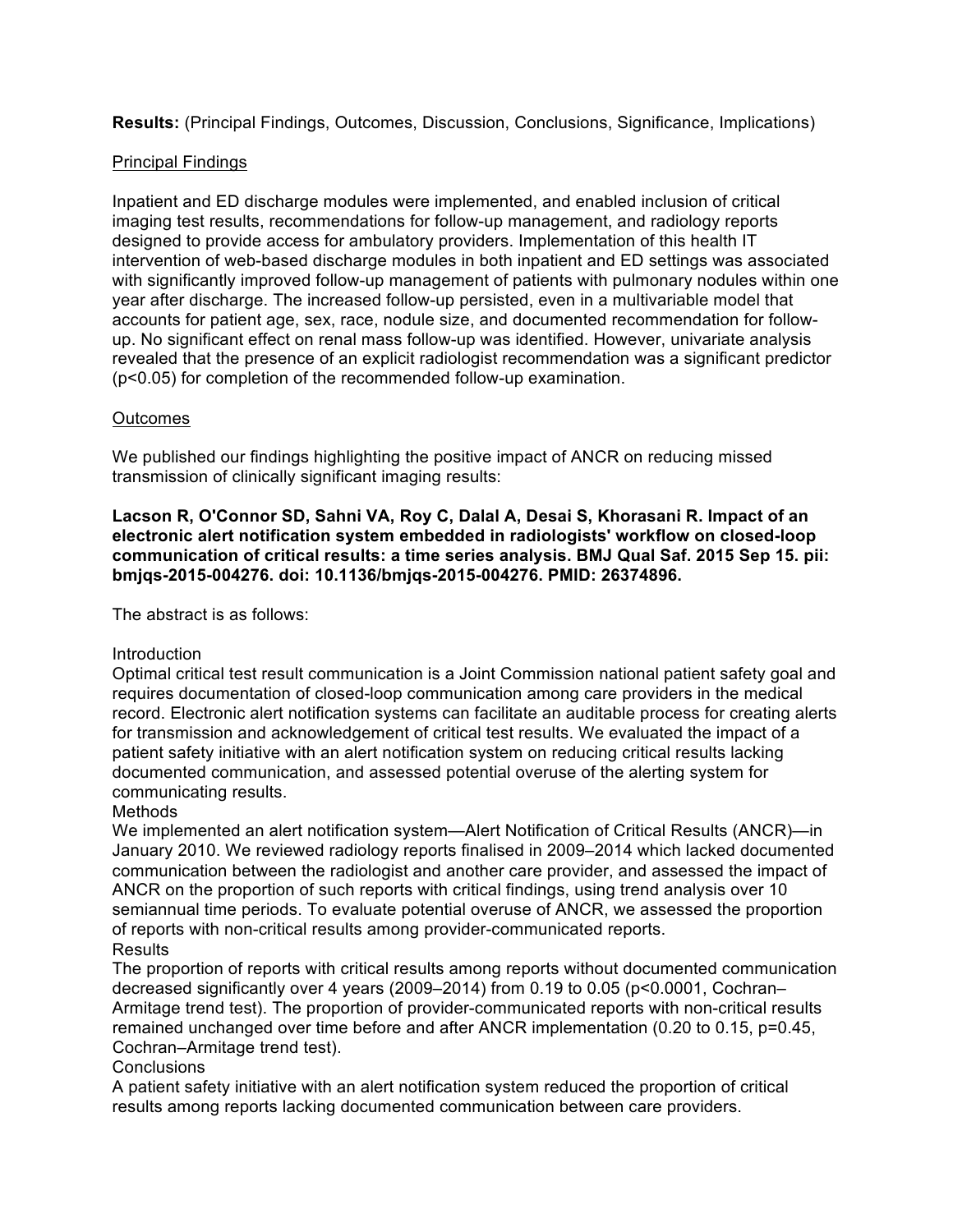We subsequently documented increased documentation of follow-up recommendations in ED discharge instructions in an abstract presented in a Radiology research symposium. This paper has been recently submitted for publication.

 **Lacson R, Gupta A, Silveira P, Haq S, Landman A, Khorasani R. Assessing Documentation of Critical Imaging Result Follow-up Recommendations in Emergency Department Discharge Instruction. The Brigham and Women's Hospital Annual Radiology Research Symposium, Boston MA, June 19, 2015.** 

The abstract is as follows:

### **Objectives**

**Results** To facilitate follow-up of critical test results across transitions in patient care settings, we implemented an electronic discharge module that enabled care providers to include follow-up recommendations in the discharge instructions. Methods We assessed the impact of this module on documentation of follow-up recommendations for critical imaging findings in Emergency Department (ED) discharge instructions. We studied 240 patients with critical imaging findings discharged from the ED before (n= 80) and after (n= 160) implementation of the module. We manually reviewed hand-written forms and electronic discharge instructions to determine if follow-up recommendations were documented.

Follow-up recommendations in ED discharge instructions increased from 60.0% (48/80) to 73.8% (118/160) post-module implementation (p=0.03), a relative increase of 23%. There was no significant change in the rate of documented critical imaging findings in the discharge instructions (77.5% [62/80] before the intervention and 76.9% [123/160] after the intervention; p=0.91).

### **Conclusions**

 imaging finding follow-up recommendations in ED discharge instructions. Implementation of a discharge module was associated with increased documentation of critical

 However, one in four patients still did not receive adequate follow-up recommendations, suggesting further opportunities for performance improvement exist.

 Finally, we document that an electronic discharge module is associated with improved follow-up management of patients with pulmonary nodules in the following paper.

 **Lacson R. Desai S, Landman A, Proctor R, Sumption S, Khorasani R. Impact of a health information technology intervention on the follow-up management of pulmonary nodules. J Digit Imaging. 2017 Jun 29. doi: 10.1007/s10278-017-9989-y. [Epub ahead of print] PMID: 28664448.**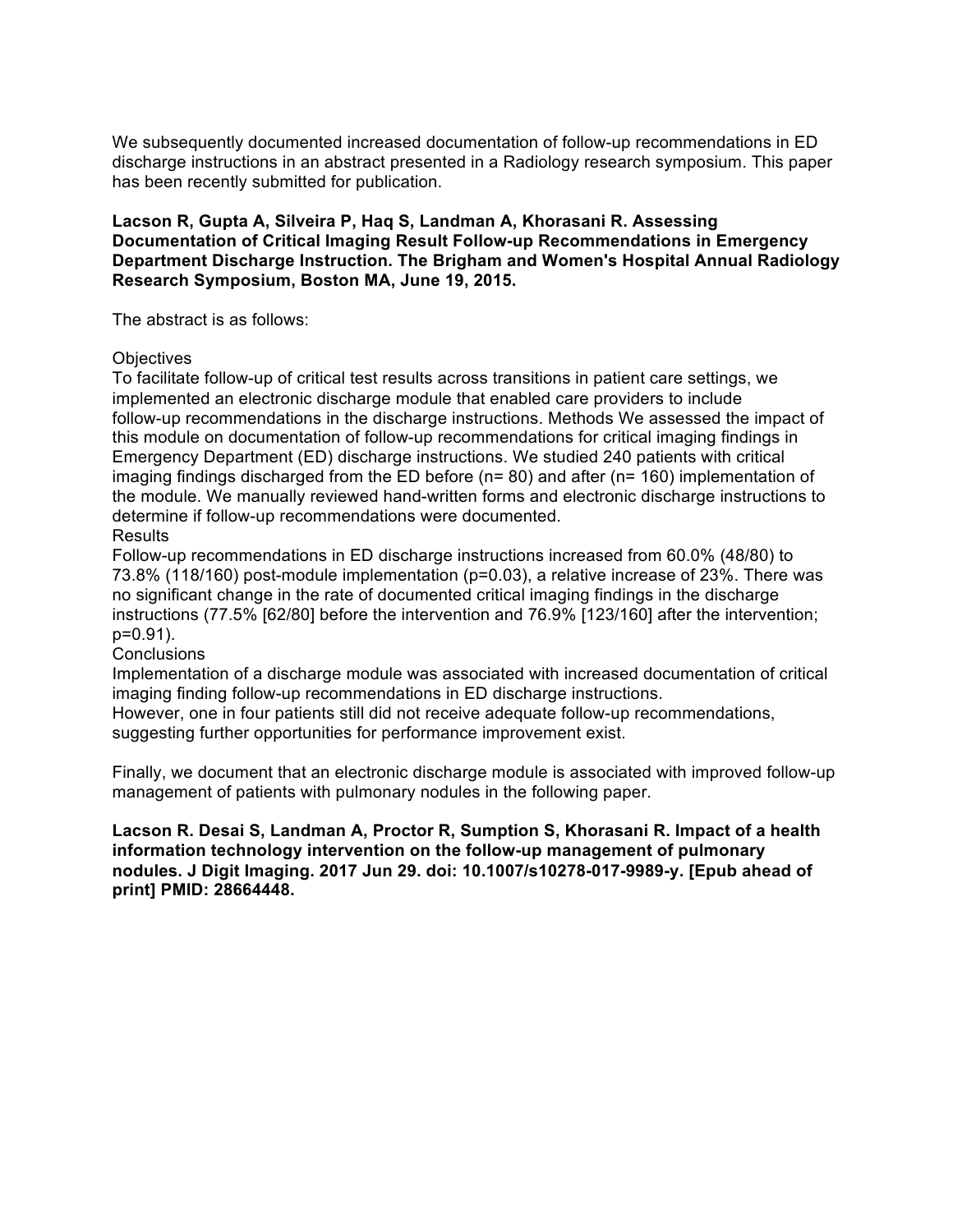#### The abstract is as follows:

 Lung cancer is the leading cause of cancer deaths in the USA. The most common abnormalities suspicious for lung cancer on CT scan include pulmonary nodules. Recommendations to improve care for patients with pulmonary nodules require follow-up management. However, includes follow-up recommendations for further management of pulmonary nodules on the study outcome and follow-up management of patients with pulmonary nodules within 1 year after discharge. After IRB approval, we collected data on all patients undergoing chest or abdominal CTexams over a 12-month baseline and 12-month intervention period at an academic medical center. The inpatient discharge module was implemented in November 2011; the ED module was implemented in May 2012. Multivariable logistic regression was performed to account for care setting, imaging modality, recommendations, and patient demographics. Implementation of a discharge module resulted in improved follow-up of patients with pulmonary nodules within 1 year after discharge (OR = 1.64, p = 0.01); the ED implementation resulted in better follow-up compared to the inpatient module (OR = 2.24,  $p < 0.01$ ). Twenty-seven percent of patients with pulmonary nodules received follow-up management, which, although significantly improved from follow-up management of patients with pulmonary nodules, and may be combined with interventions to further improve management of these patients. transitions in care, especially for patients undergoing transitions to ambulatory care sites from the emergency department (ED) and inpatient settings, can exacerbate failures in follow-up testing and compromise patient safety.We evaluate the impact of a discharge module that the 18% baseline, remains low. An electronic discharge module is associated with improved

 The impact of discharge modules in renal mass follow-up was less notable. The following abstract summarized these results:

Methods: We performed a retrospective cohort before and after study in a single 793-bed urban academic medical center. For the purposes of narrowing this study, focus was placed on renal masses found on abdominal CT since they are relatively common and has published accepted guidelines for follow-up. The radiology administrative data repository was queried for all patients who were discharged from the hospital and Introduction: We evaluated the impact of a custom-developed electronic discharge instruction module integrated into our electronic health record (EHR) in improving communication of critical test results and corresponding follow-up recommendations in patients with renal masses/cysts.

had an abdominal CT scan during the hospital encounter in the 1 year pre and post intervention periods, 2011 and 2013, respectively. We allowed for a 1-year acclimation period before assessing outcomes. Exclusion criteria included patients with known malignancy, deceased patients, and patients without a renal mass. The primary outcome is the rate of successful documentation of the incidental renal mass in the discharge summary. A secondary outcome is the rate of completion of the recommended follow-up exam.

Results: 120 CT exams met criteria above and were reviewed, 36 pre intervention and 84 post intervention. No significant effect was identified after the intervention in regards to the primary and secondary outcomes. Follow-up documentation remain unchanged from 39% preintervention to 49% post-intervention (p=0.43), and follow-up completion was also unchanged from 33% to 27% (p=0.52). However, univariate analysis did show that the presence of an explicit radiologist recommendation was a statistically significant predictor (p<0.05) for both successful documentations in the discharge summary as well as completion of the recommended follow-up examination.

 Conclusion: Explicit radiology follow-up recommendations for incidental findings, such as a renal mass on abdominal CT, are necessary for successful communication and completion of follow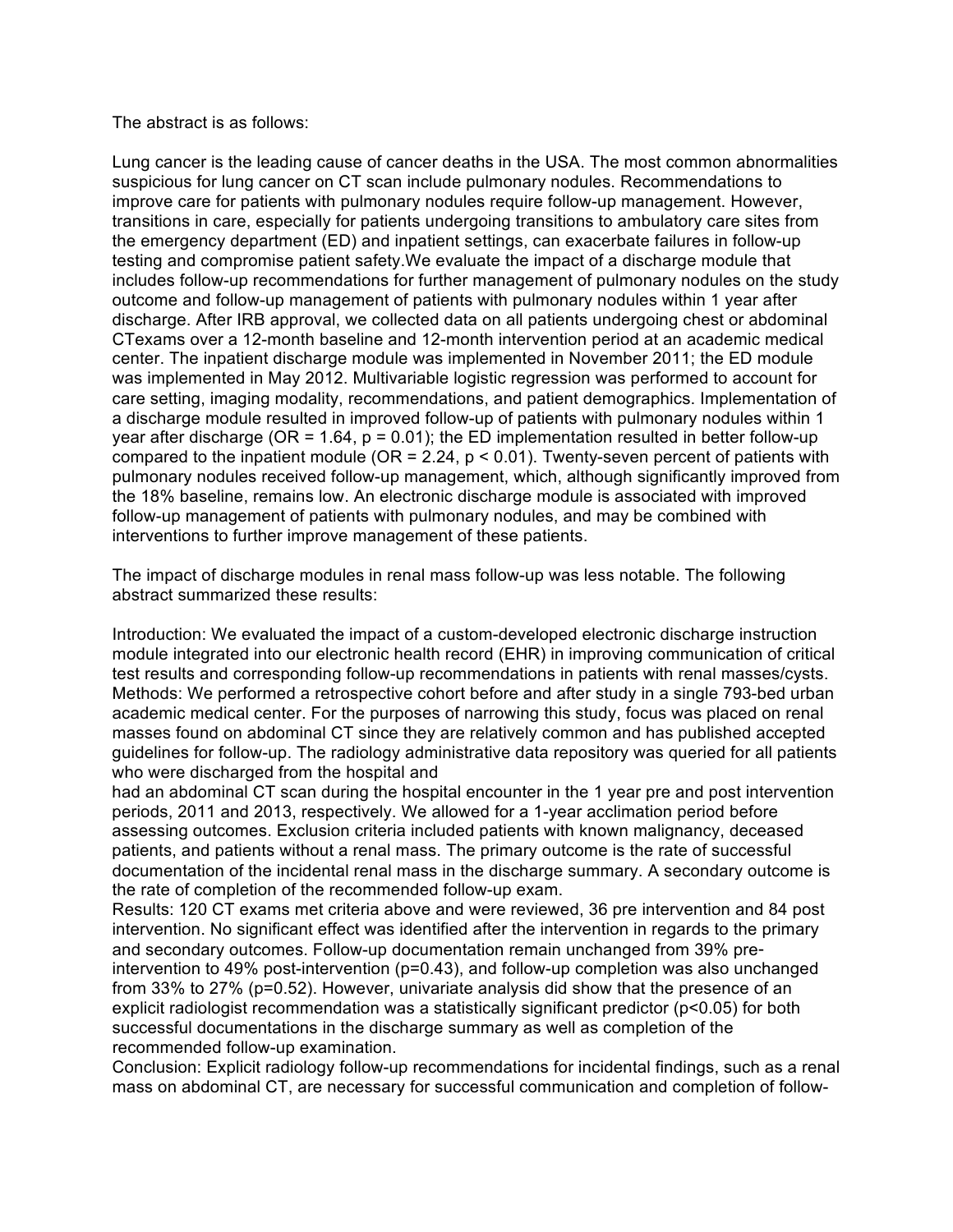up exams. We failed to identify an effect of the custom-developed electronic discharge instruction module on completion of recommended follow-up exam.

### Discussion

 and ED settings was associated with significantly improved follow-up management of patients with pulmonary nodules. The increased follow-up persisted, even in a multivariable model that accounts for patient age, sex, race, nodule size, and documented recommendation for follow- up. Twenty-seven percent of patients with pulmonary nodules received either a follow-up imaging with a chest CT scan or a biopsy with corresponding pathologic report or cytology after module implementation. This percentage, although significantly improved from baseline, remains low, considering that majority of pulmonary nodules in the intervention cohort (51%) had nodule sizes above 4 mm for which Fleischner Society guidelines recommend follow-up Implementation of a health IT intervention of web-based discharge modules in both inpatient management.(14)

 No significant effect was identified after the intervention for renal mass follow-up. However, univariate analysis did show that the presence of an explicit radiologist recommendation was a statistically significant predictor (p<0.05) for both successful documentations in the discharge summary as well as completion of the recommended follow-up examination. Similar to results for follow-up of lung nodules, follow-up imaging was noted in only 27% of patients with renal masses after module implementation.

### **Conclusion**

 Access to an electronic discharge module is associated with improved follow-up management after discharge of patients with pulmonary nodules discovered in the ED and inpatient settings. Future studies should focus on the impact of more intensive interventions, in addition to health IT implementation, to further improve follow-up of critical findings.

### **Significance**

 Delays in communicating and performing critical test follow-up pose a significant threat to patient safety. We demonstrate that a health IT initiative (ANCR) reduced the proportion of critical results among reports lacking documented communication between care providers. This initiative achieved significant and sustainable improvement in documented communication of imaging results. Another health IT initiative (discharge module) subsequently documented increased documentation of follow-up recommendations. Finally, the combination of ANCR and discharge modules implemented in the ED and inpatient settings resulted in improved performance of follow-up recommendations for patients with pulmonary nodules.

### Implications

 Health IT initiatives, when used in conjunction with other patient safety initiatives and incorporated into physicians' workflow, are crucial in helping enhance communication and completion of critical test result follow-up management. Implementation of follow-up procedures for managing critical test results upon communication is a national Joint Commission patient safety goal.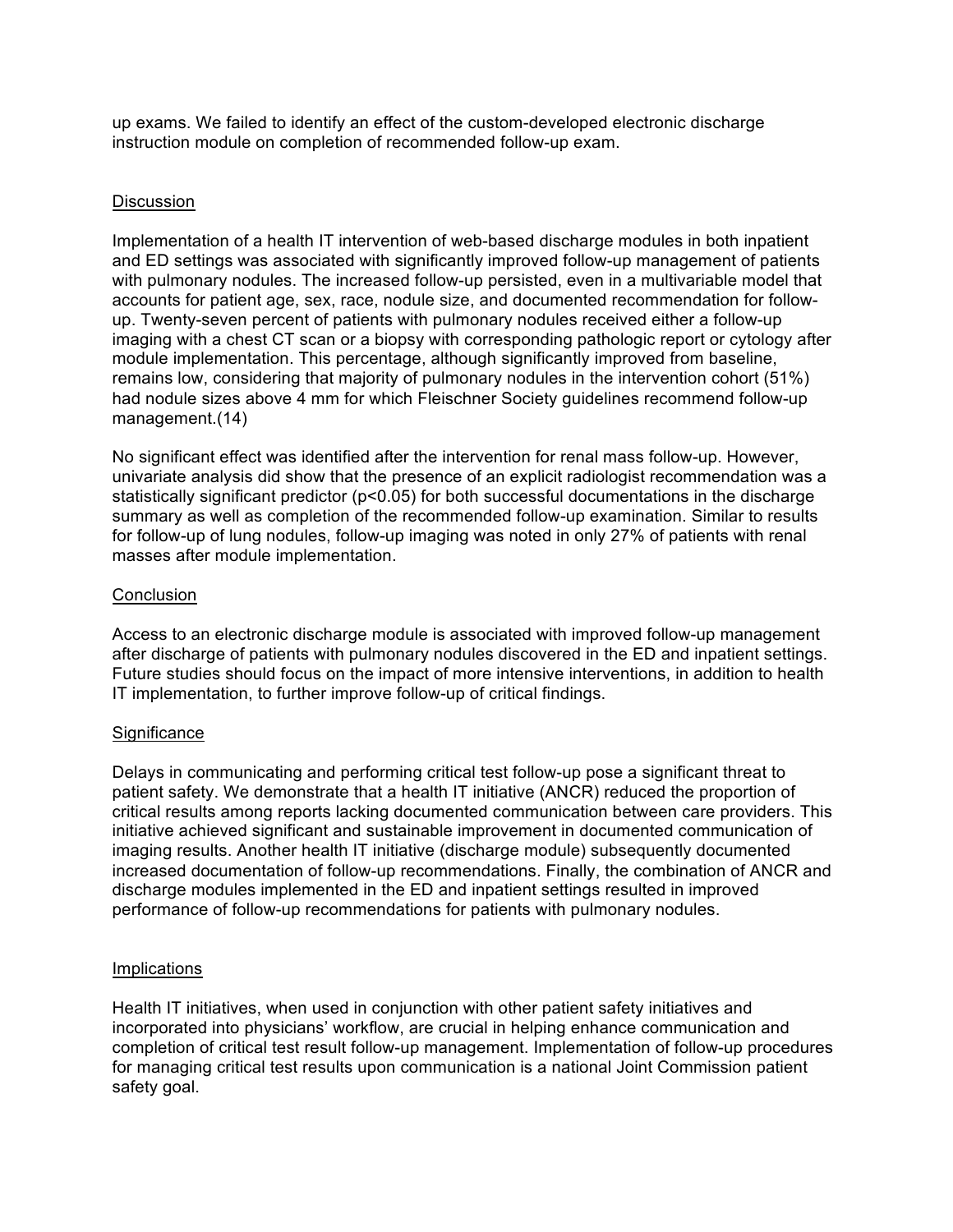**List of Publications and Products:** (Bibliography of Published Works and Electronic Resources from Study—Use AHRQ Citation Style for Reference Lists).

### **Publications**

- 1. ! Lacson R, O'Connor SD, Sahni VA, Roy C, Dalal A, Desai S, Khorasani R. Impact of an electronic alert notification system embedded in radiologists' workflow on closed-loop communication of critical results: a time series analysis. BMJ Qual Saf. 2015 Sep 15. pii: bmjqs-2015-004276. doi: 10.1136/bmjqs-2015-004276. PMID: 26374896.
- 2. ! Lacson R. Desai S, Landman A, Proctor R, Sumption S, Khorasani R. Impact of a health information technology intervention on the follow-up management of pulmonary nodules. J Digit Imaging. 2017 Jun 29. doi: 10.1007/s10278-017-9989-y. [Epub ahead of print] PMID: 28664448.

### Abstract Presentation

1. ! Lacson R, Gupta A, Silveira P, Haq S, Landman A, Khorasani R. Assessing Documentation of Critical Imaging Result Follow-up Recommendations in Emergency Department Discharge Instruction. The Brigham and Women's Hospital Annual Radiology Research Symposium, Boston MA, June 19, 2015.